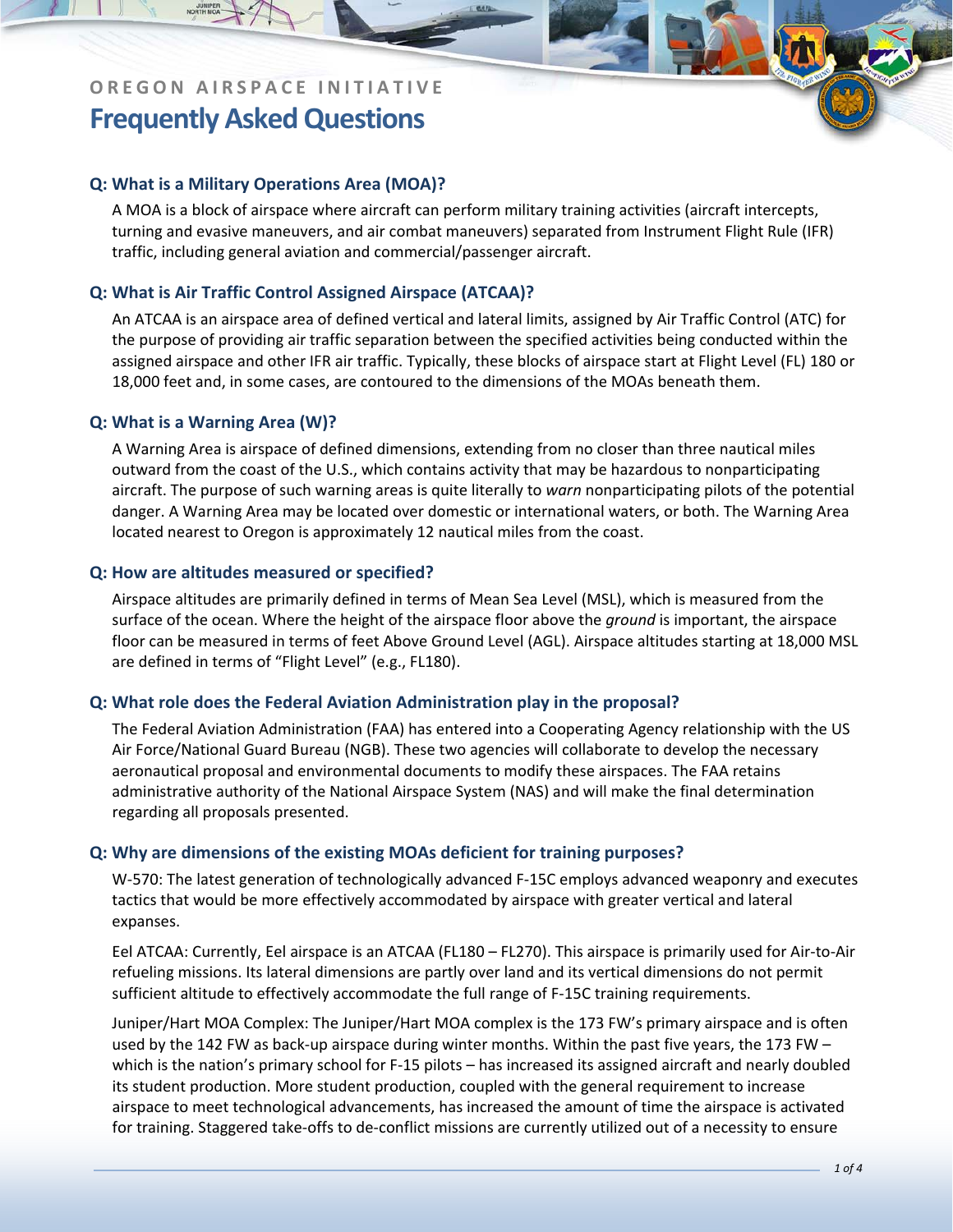safety and provide realistic training. Increasing the size of the Juniper/Hart MOA complex would allow more concurrent realistic missions to occur with less airspace activation time, affording other NAS users more flexibility.

Dolphin MOA: Although Dolphin MOA is the 173 FW's primary back‐up airspace, the ATCAA above it is capped approximately 20 percent of the time at FL230 due to Air‐to‐Air Refueling operations conducted in Aerial Refueling (AR) Routes 8A/B, and usage is impacted by coastal weather patterns and supersonic restrictions. While Dolphin MOA adequately accommodates the types of training performed in the Goose MOA, it is three times further from Kingsley Field than Goose MOA and three times further from Portland than the proposed Eel MOA – resources (e.g., fuel) consumed traveling to military airspace subtract directly from resources which could be spent on training in military airspace.

Goose MOA: Goose MOA is an optimum airspace for 1‐vs‐1 and 2‐vs‐1 training missions. It is capped at FL230 or FL280 due to consistent tanker refueling operations above it. It is not supersonic and is not optimum for long‐range high‐altitude missions.

## **Q: What has changed? Why was the previous airspace sufficient for training, but now it isn't?**

- 1) Due to technological advances in the Oregon ANG's assigned aircraft, airspace dimensions need to be expanded to fully capitalize on the capability of F‐15C improvements and realistically train against emerging threat capabilities.
- 2) The increase in 173 FW student production and a gradual increase in F-15C flying-hour costs attributed primarily to higher fuel costs – has combined to make it more challenging for the 142 FW to use Juniper/Hart MOA as back‐up airspace. Developing airspace closer to Portland will allow the 142 FW to better focus limited flying‐hour resources on training when weather precludes the use of W-570. Additionally, because of the close proximity of W-570 to the 142 FW, decisions to divert training missions to Juniper/Hart due to inclement coastal weather are made as late as possible. Because of FAA airspace scheduling lead‐time requirements, the 142 FW schedules both W‐570 and Juniper/Hart MOA during the winter to have the flexibility to use W‐570 if the weather is acceptable. Establishing overland airspace closer to the 142 FW (i.e., the proposed Redhawk MOA) would eliminate the need to schedule back‐up airspace and improve efficiencies for all NAS users.
- 3) In the recent past, the number of F‐15Cs assigned to the Oregon ANG has increased by 30 percent.
- 4) Maintenance requirements per flying hour have increased over time for the F‐15C. Maximizing the time for maintenance on the aircraft is critical to the long‐term sustainability of the weapon system. Closer and expanded airspace provides maintenance crews increased opportunities to work on aircraft.

## **Q: What happens to the unit's training program if the current airspace is not expanded?**

If the Eel and Redhawk MOAs are not established, the 142 FW would not realize the increase in training efficiency the proposal would create and approximately 10 percent of 142 FW flying hours (roughly equivalent to \$7M/year) will continue to be spent traveling to Juniper/Hart when weather precludes the use of W‐570

If the Bass ATCAA/W‐570 over‐water expansion is not established, the 142 FW would not be able to fully implement advances in F‐15C technology/tactics.

If Juniper/Hart MOA expansion is not established, the 173 FW will be required to activate airspace for longer periods of time to meet student production timelines, causing impacts to NAS users for a longer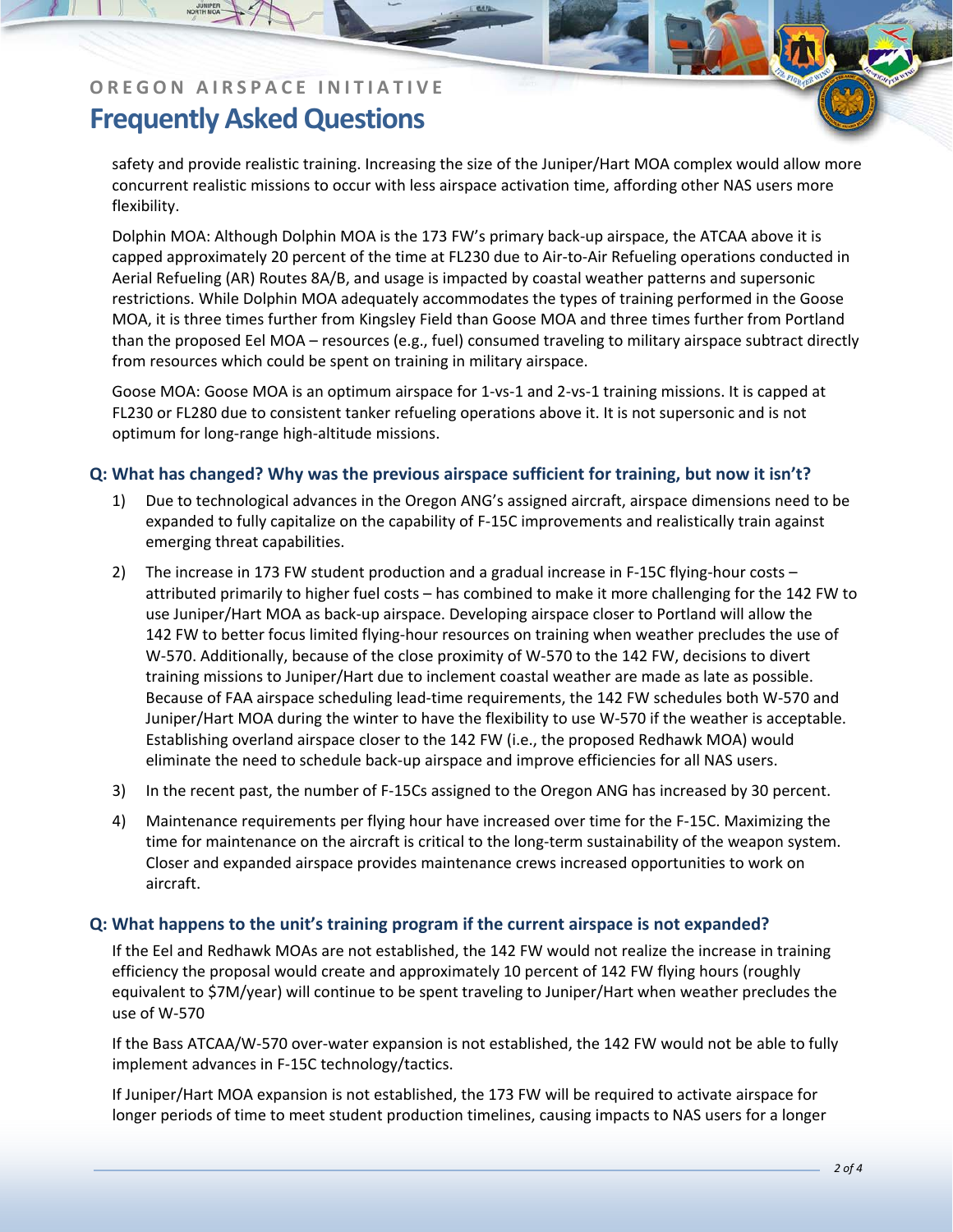period. Additionally, time between take‐off periods will decrease resulting in less time for maintenance to be performed on the aircraft which can negatively affect the number of mission-ready available aircraft for sustained operations.

#### **Q: What factors influenced the choice of the proposed military operations area shape and location?**

Eel MOA mirrors the lateral boundaries of Eel ATCAA, which do not encroach on high altitude airways. The proposed MOA's floor of 11,000 MSL (approximately 7,000 AGL at the point closest to the terrain below) was recommended by the FAA to minimize impact to general aircraft users and would be the same floor as in Dolphin MOA. Eel MOA is within 50 nautical miles of the 142 FW, the Oregon ANG unit located in Portland. If the vertical dimensions are expanded, this would afford excellent back‐up airspace for smaller training scenarios.

The proposed Bass ATCAA/W‐570 expansion was influenced primarily by F‐15C technological/tactical advancements. Expanding W‐570 to align with Bass ATCAA affords this capability. The proposed W‐570 boundaries mirror existing boundaries of the Bass ATCAA, with no encroachment on high altitude airways.

Proposed Redhawk MOA boundaries were influenced by a desire to accommodate the majority of training missions which can be conducted in W‐570 at a location closer to the 142 FW than the Juniper/Hart MOA. Developing back-up airspace closer to the 142 FW would re-direct flying hours for training which are currently spent traveling to and from Juniper/Hart when coastal weather conditions preclude the use of W-570. The location was determined through coordination with the FAA to minimize impacts to commercial and general aviation traffic and to leverage the improved weather conditions which exist east of the Cascade mountain range in winter months.

The proposed Juniper/Hart MOA expansion was influenced primarily by F‐15C technological/tactical advancements. Its boundaries were influenced by recommendations from the FAA. For example, expanding eastward posed the least impact to NAS users and is over less densely populated areas. The expansion of Juniper Low MOA boundaries have been carefully considered to reduce potential impacts on wildlife and inhabitants.

#### **Q: What units and what aircraft use the MOAs?**

The 142 FW uses W‐570 as its primary airspace area. The Juniper/Hart MOA is currently used as back‐up airspace when weather precludes the use of W‐570. If established, Eel and Redhawk MOAs would replace Juniper/Hart as back‐up airspace for the 142 FW.

The 173 FW currently uses the Juniper/Hart and Goose MOAs as its primary airspace areas. Dolphin MOA is back‐up airspace for the 173 FW.

#### **Q: How often and when will the MOAs be used?**

Generally, fighter training operations require the use of airspace twice a day, Monday‐Friday, for up to 30 minutes; however, this can vary due to several factors, such as mission complexity or delays with ATC coordination.

F‐15C training missions last an average of 1.2 hours. The time actually spent in the airspace generally does not exceed 30 minutes and can be as low as 15 minutes depending on the type of training.

In the summer months, the 142 FW will primarily use Bass/W‐570 and Eel. In the winter months, an equal split between Bass/W‐570, Eel, and the Redhawk MOA would be anticipated, depending on coastal weather conditions.